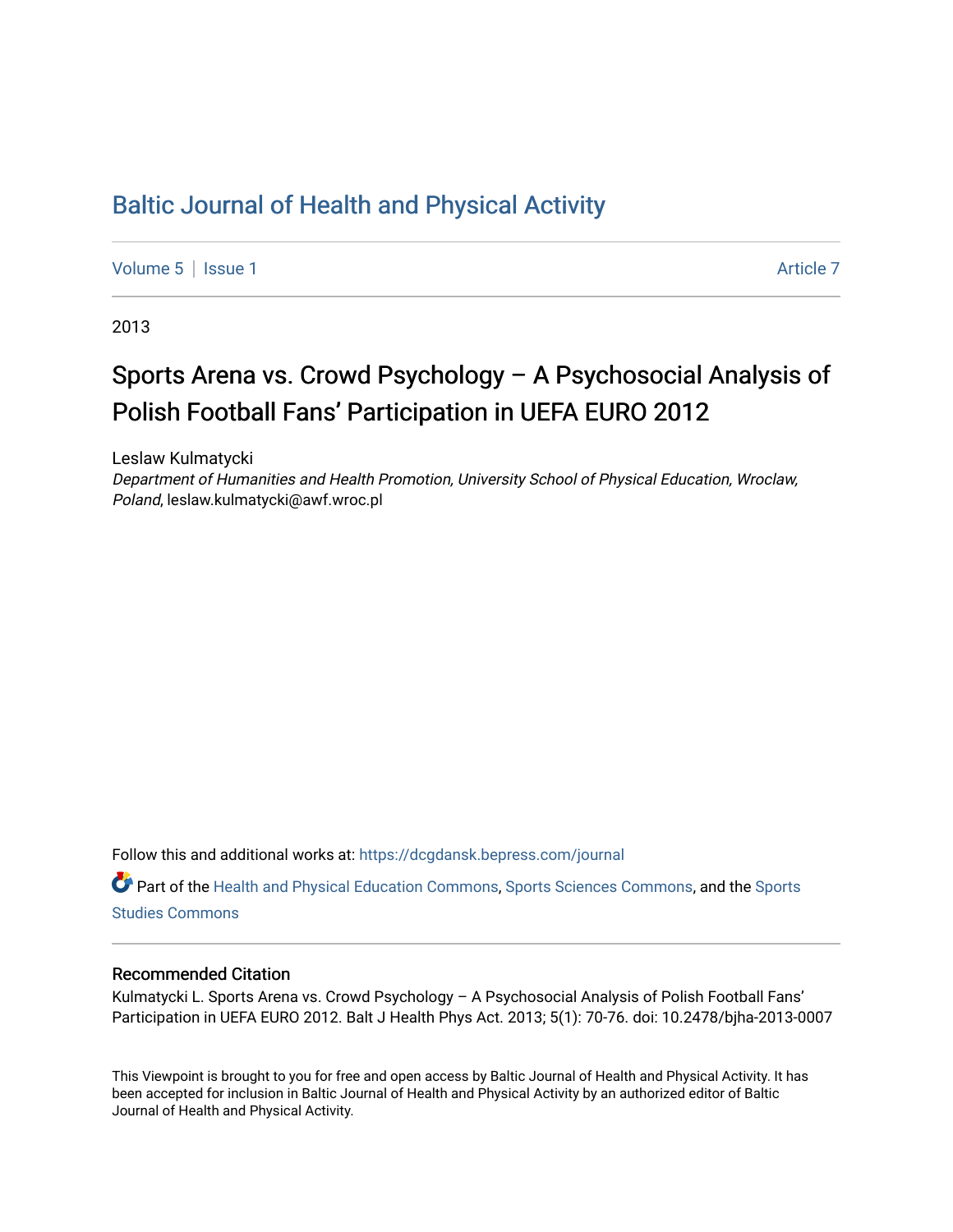

DOI: 10.2478/bjha-2013-0007

|                                                                                                                                    | <b>Sports Arena vs. Crowd Psychology</b><br>– A Psychosocial Analysis of Polish Football<br>Fans' Participation in UEFA EURO 2012                                                                                                                                                                                                                                                                                                                                                                                                                                                                                                                                                                                                                                                                                                                                                                                                                                                                                                                                                                                                                                                                                                                                                                                                                                                                                                                                                                                                                                                                                                                                                                                                                                                                                                                                                                                                                                                                                      |
|------------------------------------------------------------------------------------------------------------------------------------|------------------------------------------------------------------------------------------------------------------------------------------------------------------------------------------------------------------------------------------------------------------------------------------------------------------------------------------------------------------------------------------------------------------------------------------------------------------------------------------------------------------------------------------------------------------------------------------------------------------------------------------------------------------------------------------------------------------------------------------------------------------------------------------------------------------------------------------------------------------------------------------------------------------------------------------------------------------------------------------------------------------------------------------------------------------------------------------------------------------------------------------------------------------------------------------------------------------------------------------------------------------------------------------------------------------------------------------------------------------------------------------------------------------------------------------------------------------------------------------------------------------------------------------------------------------------------------------------------------------------------------------------------------------------------------------------------------------------------------------------------------------------------------------------------------------------------------------------------------------------------------------------------------------------------------------------------------------------------------------------------------------------|
| <b>Authors' Contribution:</b><br>A – Study Design<br><b>B</b> - Data Collection                                                    | Lesław Kulmatycki                                                                                                                                                                                                                                                                                                                                                                                                                                                                                                                                                                                                                                                                                                                                                                                                                                                                                                                                                                                                                                                                                                                                                                                                                                                                                                                                                                                                                                                                                                                                                                                                                                                                                                                                                                                                                                                                                                                                                                                                      |
| C - Statistical Analysis<br>D - Data Interpretation<br>E - Manuscript Preparation<br>F - Literature Search<br>G - Funds Collection | Department of Humanities and Health Promotion, University School of Physical Edu-<br>cation, Wroclaw, Poland                                                                                                                                                                                                                                                                                                                                                                                                                                                                                                                                                                                                                                                                                                                                                                                                                                                                                                                                                                                                                                                                                                                                                                                                                                                                                                                                                                                                                                                                                                                                                                                                                                                                                                                                                                                                                                                                                                           |
|                                                                                                                                    | Key words: crowd psychology, sports arena, football, fans                                                                                                                                                                                                                                                                                                                                                                                                                                                                                                                                                                                                                                                                                                                                                                                                                                                                                                                                                                                                                                                                                                                                                                                                                                                                                                                                                                                                                                                                                                                                                                                                                                                                                                                                                                                                                                                                                                                                                              |
|                                                                                                                                    | <b>Abstract</b>                                                                                                                                                                                                                                                                                                                                                                                                                                                                                                                                                                                                                                                                                                                                                                                                                                                                                                                                                                                                                                                                                                                                                                                                                                                                                                                                                                                                                                                                                                                                                                                                                                                                                                                                                                                                                                                                                                                                                                                                        |
|                                                                                                                                    | With reference to the arena in the ancient Greek ritual theater, the Roman circus, or<br>later the medieval arena as the venue of tournaments of knights, the author recalls<br>the changeability of social functions of public spectacles. Together with the expansion<br>of corporeality and the spirit of competition that started at the beginning of the 20th<br>century, when a sports arena became a place of testing human physical possibilities,<br>also the idea of a modern football stadium is born.<br>The aim of this paper is to synthesize psychosocial aspects of Polish fans' participa-<br>tion in UEFA EURO 2012.<br>In his paper of a theoretical character the author raises three specific questions re-<br>garding the reception of the European Football Championships, the greatest sports<br>event ever held in Poland. Were football matches not changed into a manifestation of<br>the need for ludic affiliation and social emotions which cannot find other means of<br>expression? Were the great expectations not a kind of therapy to compensate for<br>national complaints? And did Poland's matches against certain national teams be-<br>come a surrogate method to eliminate negative emotions by referring to the metaphor<br>of pseudo-patriotic war against historical enemies? Were the Polish fans' expecta-<br>tions for their team's success not too high, taking into consideration the football abili-<br>ties of the team?<br>The author analyzed fans' reactions in terms of the assumptions of crowd psychology<br>established by Le Bon. He proves that, on the one hand, fans wanted to demonstrate<br>Europe they were not worse than others and their team could win, too. On the other<br>hand, fans wanted to have much fun regardless of the result, that is to see how it was<br>to be loyal fans of their favorite team. There is also an alarming trend in the attitudes<br>assumed by Polish fans who underline the patriotic and nationalistic context. |
| Word count: 3.649                                                                                                                  |                                                                                                                                                                                                                                                                                                                                                                                                                                                                                                                                                                                                                                                                                                                                                                                                                                                                                                                                                                                                                                                                                                                                                                                                                                                                                                                                                                                                                                                                                                                                                                                                                                                                                                                                                                                                                                                                                                                                                                                                                        |
| Tables: 0                                                                                                                          | Received: January 2013                                                                                                                                                                                                                                                                                                                                                                                                                                                                                                                                                                                                                                                                                                                                                                                                                                                                                                                                                                                                                                                                                                                                                                                                                                                                                                                                                                                                                                                                                                                                                                                                                                                                                                                                                                                                                                                                                                                                                                                                 |
| Figures: 0<br>References: 20                                                                                                       | Accepted: February 2013<br>Published: March 2013                                                                                                                                                                                                                                                                                                                                                                                                                                                                                                                                                                                                                                                                                                                                                                                                                                                                                                                                                                                                                                                                                                                                                                                                                                                                                                                                                                                                                                                                                                                                                                                                                                                                                                                                                                                                                                                                                                                                                                       |

**Corresponding author:** 

dr hab. Lesław Kulmatycki, prof. AWF University School of Physical Education in Wrocław, Dep. of Humanities and Health Promotion 51-629 Wroclaw, Poland, ul. Rzeźbiarska 4, pok. 3/14 Phone: +4871 3457-36-18 E-mail: leslaw.kulmatycki@awf.wroc.pl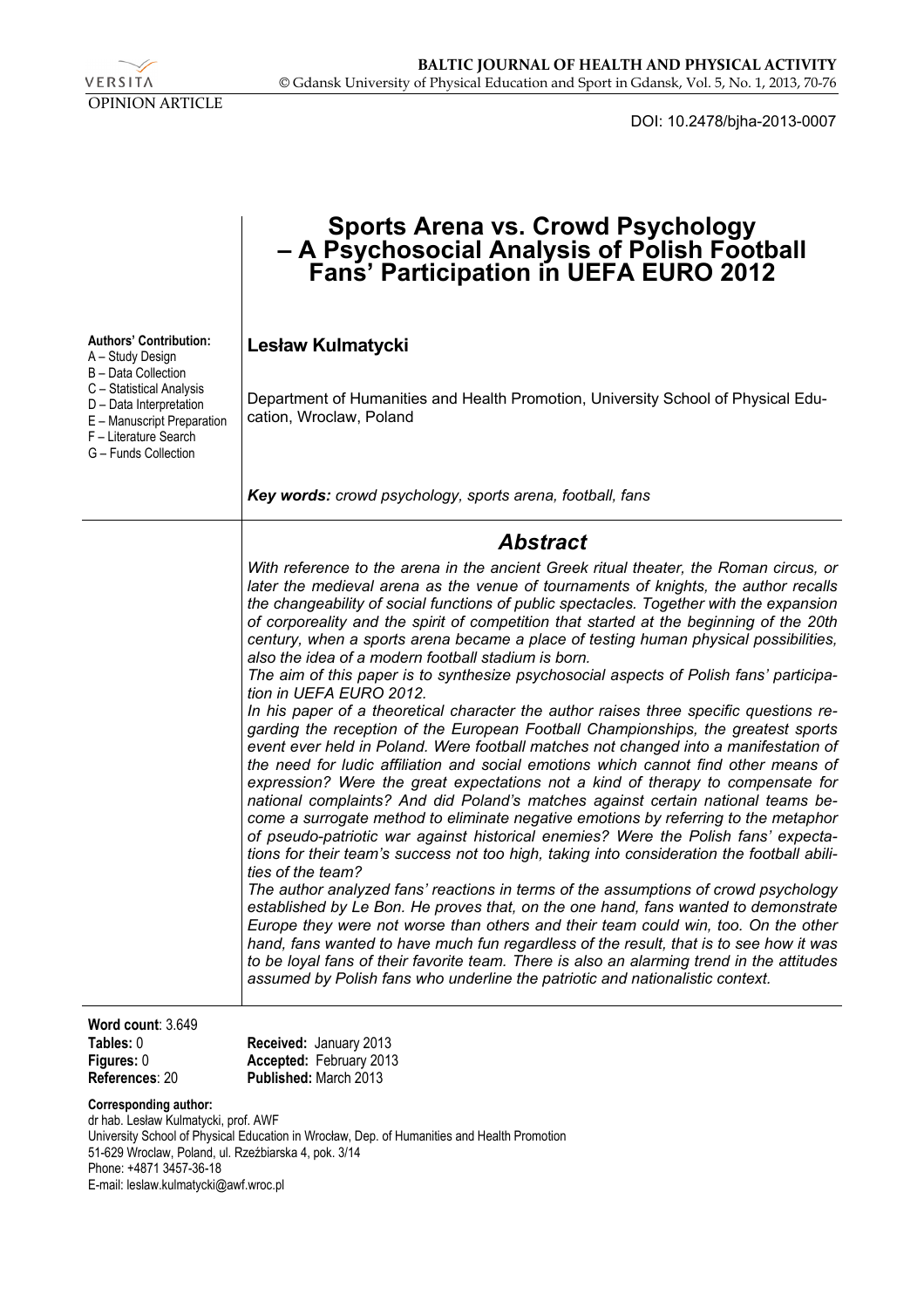#### **From the Ritual Amphitheater to the Football Arena**

In the ancient Greek theater, the arena or amphitheater, to be exact, was an open-air venue whose auditorium was arranged in a semicircle on a slope of a hill with stone seating tiers. The amphitheater originates from the tradition of religious ceremonies, particularly those of Dionysus. This kind of ceremonies and rites were meant for the general public as all the poleis could take part in them without limits [1]. The dominating spirit was of an aesthetic and hedonistic character, whereas the arena in the Roman world adopted another dimension: it became agonistic and utilitarian. The prevailing spirit became the one of fights, tournaments and knightly performances. During religious domination all physical activities of hedonistic nature were discredited. This is the spirit dominating in arenas in the Middle Ages, with additional motifs of asceticism and religious obedience. Other kinds of actors performed in the circus; this particular mass form of performing arts with the predominating spirit of showing off asceticism meant to get applause. There was also a clearly visible need for entertainment and fun [2]. This need in its modern form dates back to 18th century England. In that period the philosophical trend which dominated in European culture was of an intellectual and rational character, which meant that people cared more of their minds than bodies. Since the beginning of the 20th century, corporeality and the spirit of competition have been taking a predominant position, which means that the role of body fitness has been growing. Already in 1863, the first rules of the game of football were established and are known as "Cambridge rules". Over time sport has become an integral part of culture, mass culture, to be exact [3, 4]. Therefore, there is an urgent need for more arenas, bigger and bigger, until they become stadiums of monstrous dimensions, where people actually feel to be a part of something extraordinary when modern gladiators appear on the pitch to participate in sporting events held at regular intervals, which achieve the rank of global spectacles [5]. These spectacles include championships in the most ludic of sports that is football, also called soccer. The most prestigious of them are the Champions League, the World Cup and the UEFA European Football Championship, the last one held in Poland and Ukraine in 2012.

#### **Arenas, Gladiators and Crowds**

A sports arena is a venue of specific architecture and in itself does not mean much. It wakes up and becomes full of life only when crowds of people fill it up, not just few fans or supporters, but huge groups of people who create a sort of human critical stadium mass [6].

First, I will make some observations about sport in the contemporary world. Contemporary sport is a combination of all the aforementioned sports dimensions; here and there it still manages to maintain the façade motto of "the spirit of pure and noble competition", but it is clearly visible that this is only a pseudo-didactic slogan which tends to be used only in school talks on sport propagating the Olympic spirit. Although contemporary sport has something in common with the spirit of noble knight tournaments or circus performances, it may also be a form of game or fun, entertainment or spectacle, recreation or passion, noble competition or gambling, festival or even religion. It can also be an expression of patriotism or political views. Reflections on UEFA EURO 2012 can be divided into three categories: organizational, sports results and social reaction. The newly built arenas turned out to be quite good, the Polish gladiators let their fans down, what about the crowds? In this paper, I am interested in the last issue. What about to the crowds in EURO 2012?

It is not difficult to note that 21st century sport is mainly directed to either pure entertainment and commerce or politics. To a great extent, EURO 2012 highlighted what contemporary sport is when it exceeds its health, mass and popular dimensions. During the tournament the approach to sport was mainly of two types: hedonistic and nationalist-patriotic. Both approaches are manifested in specific rites adopted by their followers. They are both directed to objectives that have nothing in common with sport; they aim at gaining either financially or politically and thus increasing their prestige. That means that in both cases the organizational scale has to be calculated so as to attract a great number of spectators. Both types of profits are worthwhile only if there is mass participation, that is why the quite pejorative term 'crowd' was used in the title. I do not like to use it, because I associate it with the gloomiest pages of world history. According to Le Bon *'crowd'*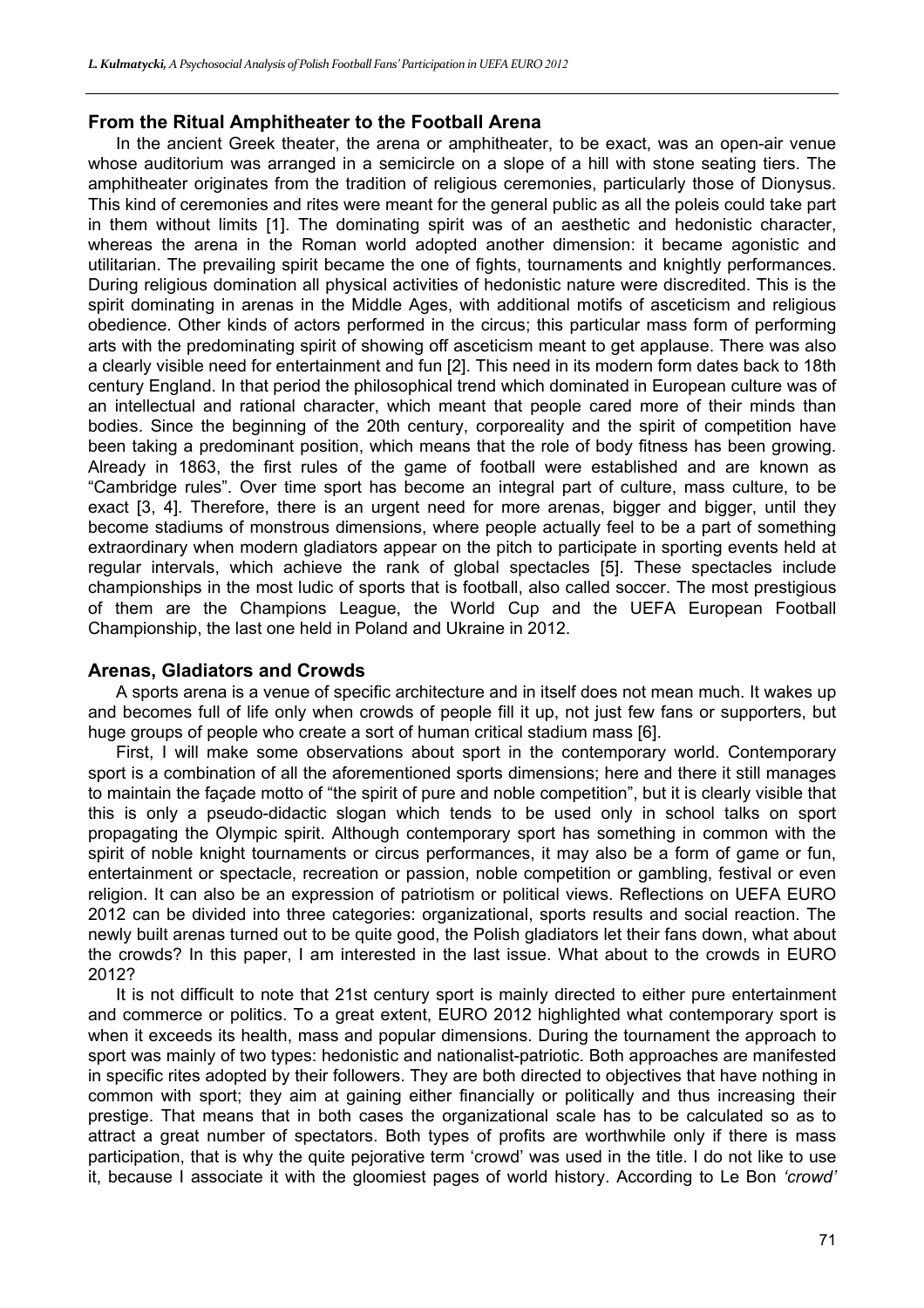*means a gathering of individuals of whatever nationality, profession, or sex and chance that may have brought them together* [7, p. 7] and what is even worse, continued the French thinker, *little adapted to reasoning, crowds, on the contrary, are quick to act. As the result of their organisation, their strength has become immense.* [7, p. 9] *The disappearance of conscious personality and the turning of feelings and thoughts in a definite direction, which are the primary characteristics of a crowd. A collective mind is formed, doubtless transitory, but presenting very clearly defined characteristics* [7, p. 13]. That means that this potential has also the ability to do great things. Football matches exactly meet the expectations of organizers in terms of the objectives of both approaches. Therefore, the last football championship is a good opportunity to discuss this phenomenon from the perspective of Wrocław experience, one of the host cities.

#### **The Questions of Polish Fans' Participation in Euro 2012**

The aim of this paper is to synthesize psychosocial aspects of Polish fans' participation in EURO 2012. The author in his paper of a theoretical character raises three specific questions regarding the reception of the European Football Championships, the greatest sports event ever held in Poland.

Were football matches not changed into manifestation of the need for ludic affiliation and social emotions which cannot find other means of expression?

Were the great expectations not a kind of therapy to compensate for national complaints? And did Poland's matches against certain other national teams become a surrogate method to eliminate negative emotions by referring to the metaphor of pseudo-patriotic war against historical enemies?

Were the Polish fans' expectations for their team's success not too high, taking into consideration the football abilities of the team?

The answer to each question is viewed as an expression of one of the three approaches to sport.

#### **A Hedonistic Approach – a Carnival Experience**

Large-scale sporting events have their own dramaturgical principles, with a long overture which starts a long time before the proper 'sporting spectacle' has its opening; sometimes the preparation period lasts for weeks or months like, for example, an analysis of each national team of the group which comprised Poland. The preparation for the event itself usually lasts long and has its time schedule and structure. Due to the theatralization of football matches, which includes a stage, protagonists, fixed time of the spectacle and even scenic design comprising certain symbols in the background, also audience is indispensable. The more, the better – millions of spectators. The tournament has the characteristics of a great festival, like a carnival, during which there are more events, not just one. When football carnival focuses on a purely entertainment experience, on the experience based on sensuous perception, to be exact, certain emotions are expected to explode. They are the essence of the spectacle. The climax that is expected is a state of excitation, or even a state of stupefaction or ecstasy. Before the match, the atmosphere of growing tension and the saturation of public space with gadgets, team logos or body painting are preliminary customs that prepare the participants for the rite itself, i.e. the match [8]. Roger Caillos, a French philosopher and sociologist, writes that this sort of spectacle provides an opportunity to get rid of social conventionalities. An individual can lose oneself in the crowd. According to Caillos, multiplicity, i.e. hundreds and thousands of other individuals at the same time and place, gives an opportunity to experience the 'true personality' [9]. The phenomenon can be categorized as a specific psychotherapeutic process, when a contact with the so called spectator's pre-personality occurs. Undoubtedly, mass scale contemporary sport knows exactly how to increase such needs [10, 11]. Organizers purposely introduce carnivalization of the football tournament. Therefore, it is important not to limit the ludic experience to the people who already have tickets, but include a large number of would-be supporters [6]. In order to share the fan experience with as many people as possible, 'fan zones' were invented; the atmosphere prevailing there is very close to that in a stadium; it imitates the tension and rite, where the same gadgets, masks, shouts, gestures and songs are to guarantee similar emotions. Organizers tend to improve the system adding further fan-friendly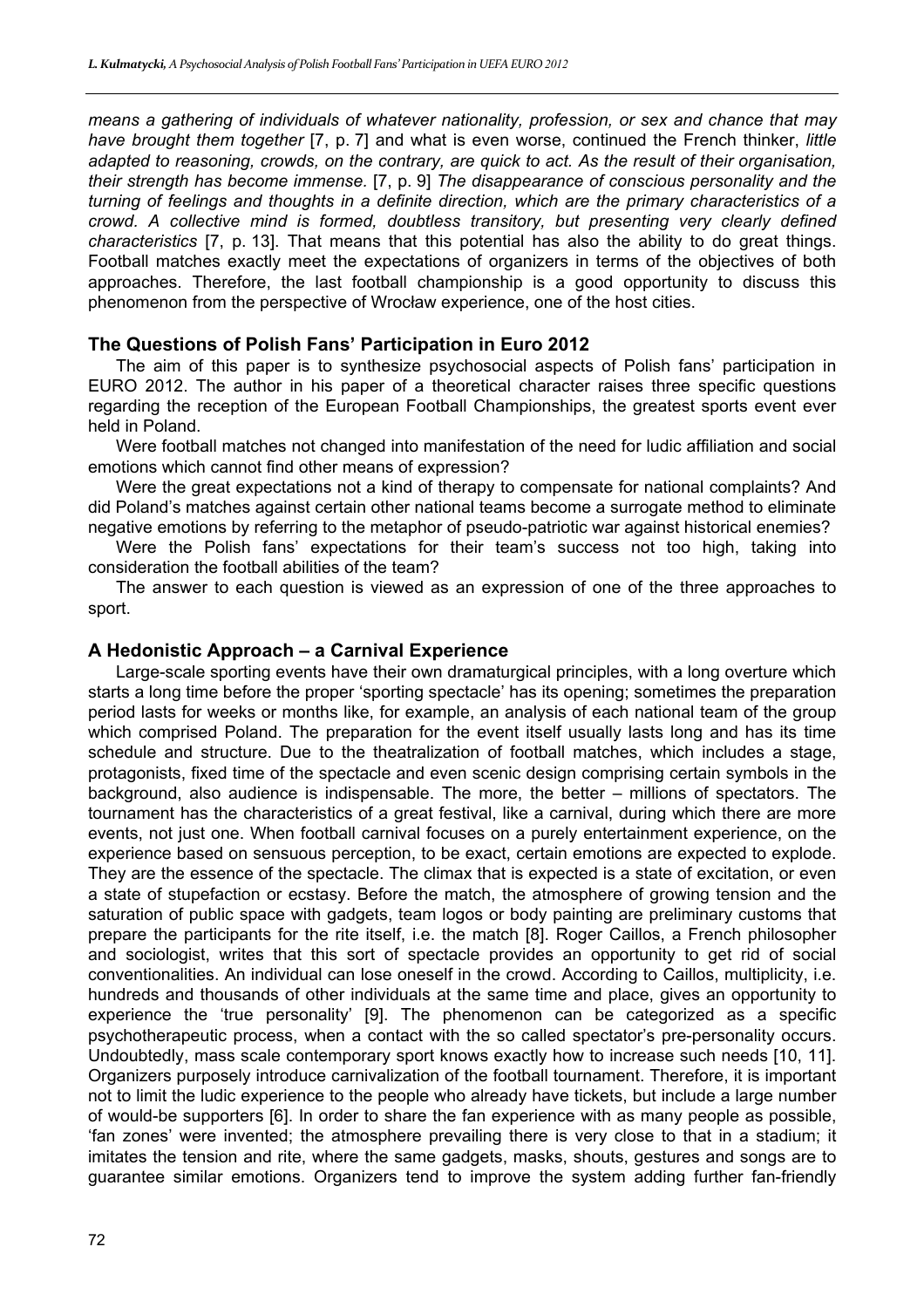facilities. Due to stadium screens, leaders, security guards, announcers, various stands, logos, trade-marks and symbols, all approved by UEFA, one's individual identity is doomed to blur in the crowd's one. There is also the third zone, that is pubs and clubs, where organizers are not involved; pubs' owners arrange some sort of 'mini zones' on their own because it is profitable for them. Finally, there are all the others who watch matches at home, representatives of the most individual zone. The total number of supporters constitute a quite big crowd expecting to have 'much fun', but what actually counts all in all that is the consumerist cool calculation of organizers.

### **A nationalist-Patriotic Approach – a Non-Sporting Experience**

In 2012, being hosts of the European football championship, Poles wanted to show Europe they were not worse than others and could win, too. Therefore, they put on national paint underlying the Polish character of the spectacle and the clearly defined role of a 'fan-Pole', who tends to lack realism and identifies the loss or victory of the national team with that of the country itself. It is evident that great entertainment means great emotions, but during the championships I wondered repeatedly if the Poles' expectations were not exaggerated. Were their wishful expectations not a compensatory way of escape from reality? Were the football matches not merely a dramatic manifestation of negative emotions provoking a kind of pseudo-patriotic war against historical enemies? The problem does not regard only Poles; elsewhere football wars really take place. Contemporary sport finds its inspiration in the ideal of a hero or a demigod who is supposed to carry the honor and firmness of the whole nation on his shoulders, and so skills and efficiency of a football player become a metaphor of the dignity and prestige of the state. Thus, sport is no longer only entertainment and competition, but increasingly frequently it has a mission, a really important one. Groups of fans enter political and ideological struggles. They take advantage of the mass character of sporting events to demonstrate their views, while the match is only in the background [12, 13]. I remember some scenes of Polish fans provoking Russian fans and their absurd historical and patriotic justification. For many of them seeking confrontation at all costs with the fans of the opposite team was the real goal of their participation in the match. In Poland this approach to sporting events has many faces. From anti-Semitic, racial and antigovernment to nationalist and religious. Le Bon wrote [7, p. 17]: *By the mere fact that individuals form part of an organized crowd, a person descends several rungs down the ladder of civilization. When isolated, that person may be a cultivated individual; in a crowd, the same person is a barbarian. That is to say a creature acting by instinct. Individuals possess the spontaneity, the violence, the ferocity, and also the enthusiasm and heroism of primitive beings, whom they further tend to resemble by the facility with which they allow themselves to be impressed by words and images (…) and to be induced to commit acts contrary to their most obvious interests and bestknown habits.* 

The crowd reacts spontaneously, hardly thinks or reflects. Reaction is direct and expressive. Emotions are straightforward. On the one hand, there are shouts, curses, whistles and howls as manifestations of their disapproval or anger; and on the other hand, songs and chants, cries of joy and admiration. The outburst of collective excitement pushes them further – 'we start hugging each other' or 'we start fighting aggressively'. It is obvious that hasty generalization should be avoided. I, myself, am a football supporter and know that among fans there are some people who seek an opportunity to initiate rows and purposely lead to dangerous situations.

What constitutes the wild power of the crowd is, firstly, the great mass that amounts to thousands of people gathered in one stadium, secondly – their anonymity, thirdly – deindividualization. A man with a scarf covering his face and hidden in the crowd is only its particle. Therefore, all the forbidden, antisocial, or even criminal acts become permissible, are unpunishable. The crowd is eager to hide these individuals, and in this way, shows its superiority and feels invincible [7, 12, 13]. When emotions reach the maximum intensity, they seek escape. There is an evident analogy with fans-warriors greedy for victory who, like tribal hordes, do not avoid extreme solutions; with time they want real victims and blood. Football atmosphere, speed and unpredictability of the game escalate their violence, which enhanced by the dressing of painted faces, club or national colors and emblems accompanied by unlimited sound and fury, gets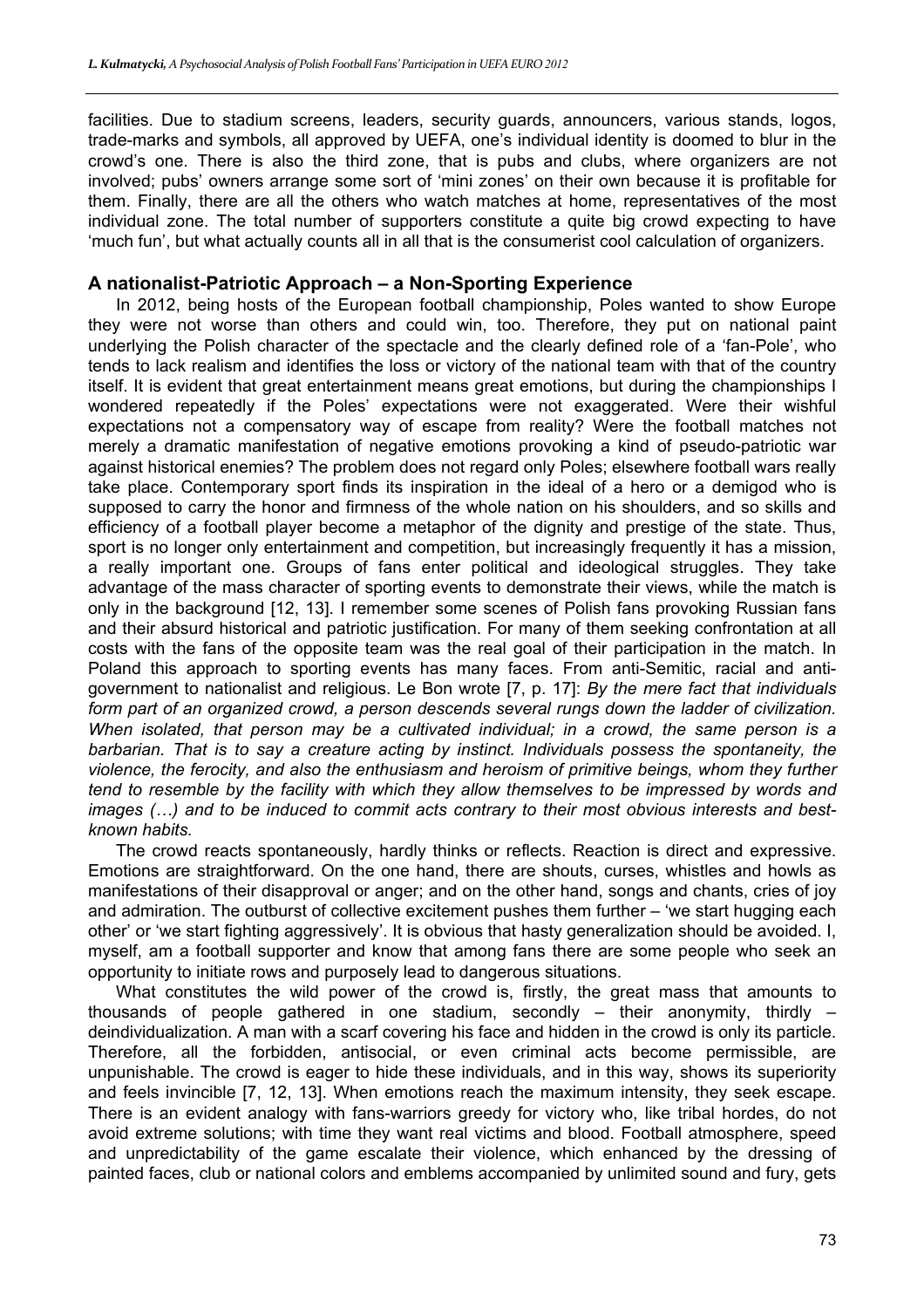out of control of the participants themselves. Arthur Koestler, a writer and journalist of Hungarian origin but living in the UK, being a great football supporter never forgot about his 'real' national team – Hungary. He was right when he said that the difference between nationalism and 'football nationalism' consists in the fact that the latter is more deeply rooted in your heart [14].

Such practices in stadiums become common, which means that evolution of the fan is a slow process; international or intercultural reconciliation is more difficult to achieve than to control the most primitive and wildest emotions. There is an urgent need for a defined, at least vaguely, enemy or opponent. Already in the interwar period football clubs were classified by religion or nationality; for example, Arsenal was defined as 'Irish', Ajax Amsterdam and Tottenham London were 'Jewish', 'protestant' was Celtic Glasgow and 'catholic' was Glasgow Rangers. Similar attributions exist also in Polish clubs. In Europe, after the Nazi and Stalin regimes, the spirit of religious and ethnic stigmatization was unacceptable in the public space. However, the attitudes and views did not die; thus they started manifesting themselves in other dimensions of the public space. Probably, in this way the darkest instincts of national demons look for 'scapegoats' and find their arena of activity in football stadiums. It may be a transitory stage of purification, a relatively controlled passage which will lead to a national self-therapy and at the same time is a manifestation of the past and present phobias [15, 16, 17]. *Individuals are no longer themselves but become automated and cease to be guided by their will* [7].

Here and there some positive signs of changes are already visible. For example, due to the present globalization of football, it is possible to notice a slow process of accepting old enemies, who have been hated for their nationality, religion or color of skin. The success of the French team in 1988 showed that an Afrikaner and an Arab do not have to represent 'diversities' which cannot be overcome.

#### **An Approach Combining the Everyday and Festive Football Varieties**

It is difficult to separate a football festival from Poland's premier league. During such a sporting event as the European Championships, Polish footballers' skills have to be compared with those of other European footballers. Some Polish footballers play in excellent European clubs, but the Polish top clubs are ranked low on the European scale. Are these the grounds on which Poles can rely their aspirations to achieve success on the football arena? Does the key to success lie in our exceptional system of training teenagers? Or in our extraordinary coaches? For years these questions have been raised by sports journalists. Rafał Stec [18] skillfully writes about all the complaints and shortages of the system. It is obvious to every coach, player and conscious supporter that high aspirations have to be firmly grounded in the football players' abilities. Finally, what some people had feared actually happened: Poland did not qualify for the quarter-finals; it means we lost in terms of sport success. It is useless to find consolation in the successful organization of EURO 2012. Neither beautiful and modern but loss-making stadiums, nor another change in the top management of the Polish Football Association will help the Polish team to qualify for the World Cup.

Between great football festivals there is a grey everyday reality. Festivity is useful because it is something extraordinary and has an exceptional impact on supporters. Sports educators and promoters could suggest: let's make sport fun again with all its beneficial psychosocial outcomes [19] for which sport was invented: noble competition, joy and beauty of movement, body and mind health. Football as the most popular sport, especially among children and young people, carries a great responsibility, whose objectives may be neither hedonistic nor patriotic, but health. The author, an academic scholar and health promoter, would like to see in sport and large-scale sporting events an ally in his efforts. However, young spectators of great sporting events are subject to various temptations, sometimes really harmful, which are all around in the football world. For example, the greatest football star of the Polish team, Robert Lewandowski, is a spokesmodel for Coca-Cola, Kuba Błaszczykowski advertises McDonald's, whereas Zbigniew Boniek, a great hero of the Polish football history and the current president of the Polish Football Association, advertises one of the top breweries. These multinationals have accompanied the greatest sporting events for years now. It will not be easy to change the situation in Poland as the cooperation with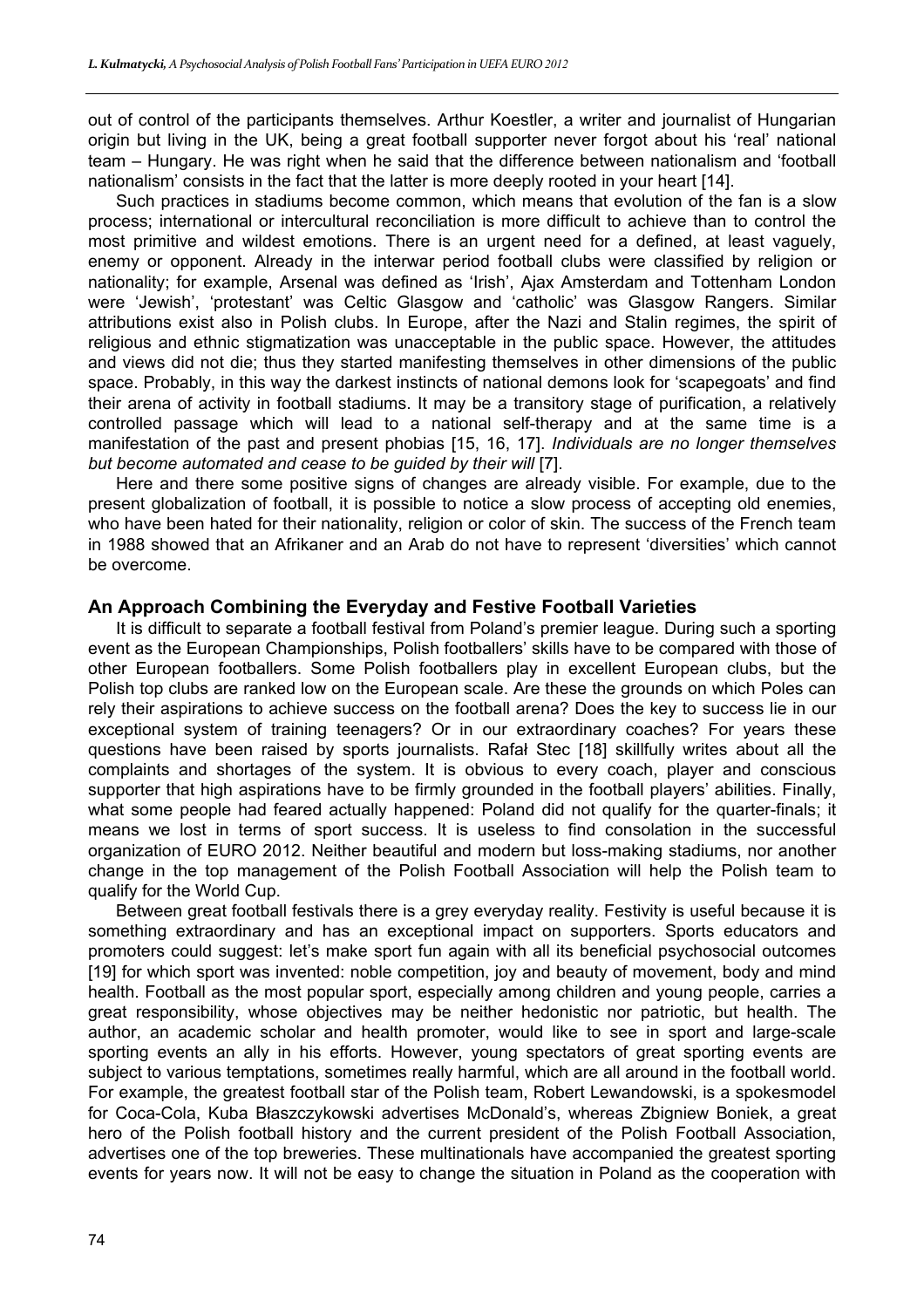the multinationals is backed by sports organizations like FIFA and the International Olympic Committee. What can parents or health promoters do if they have to oppose such powerful propaganda forces?

All the efforts of parents and teachers to inculcate healthy lifestyle, movement and rational nutrition in adolescents are helpless when confronted with the consumerist attitude of the icons of Polish sport. You do not have to be an expert to realize that the aforementioned manufacturers are the principal culprits in weight gain which leads to overweight and obesity among millions of fans. Not everybody comes to this conclusion in time, but undoubtedly cynicism and hypocrisies of the profit-oriented organizers of large-scale sporting events is omnipresent.

One more digression on the specific attitude of Polish fans during and after EURO 2012. If after another crushing defeat we sing again 'Poles, it's all right', I am asking myself: is it a symptom of generosity or masked frustration? 'We were badly beaten this summer' and we sing that 'it is all right', 'nothing bad happened' and I wonder if this is really a positive symptom of a will to change in the Polish football world. Perhaps it would be better to say that actually something did happen and something must be done about it. Wann et al. write in their publication Sports Fans: The Psychology and Social Impact of Spectators that it depends on who sings: a mature fan who is loyal to his team regardless of the result and is able to criticize if something does not work out and seek better solutions or a fan who supports the team only if it is successful, but when it loses he sneers at it and makes fun of it [20].

### **Conclusions**

The aim of the paper was to discuss psychosocial aspects of Polish fans' participation in UEFA EURO 2012. The answers to the questions raised at the beginning of the paper can be synthesized in the following way:

- The hedonistic approach to supporting one's team has passed the exam during EURO 2012. Poles are able to enjoy themselves even if the team is not particularly successful. If confronted with the decaying situation of Polish local football league, we actually did well, even the style in which we accepted the defeats of the team.
- The poor performance of the Polish team did not allow the patriotic aspect to develop. However, the dangerous potential which is shifting towards chauvinism and nationalism is present in the Polish stadiums and manifests itself on occasions of Polish league matches. That means that the year 2012 brought not only a sports failure, but also made the problem of civic maturity more explicit. Each generation of fans develops different collective, both positive and negative, expressions of their expectations, behaviors and manifestations of frustration. It was the year when any clear division between sport and politics was blurred. It turned out that the stadium was too tight for fans; when there are anniversaries of historic events, e.g. the Warsaw Uprising or the Independence Day, fans tend to transfer their emotions out of the stadium and manifest them on the streets. In 2012 football got dangerously close to politics.
- Wishful thinking is the prevailing approach to performances of Poland's team. Poles are not able to see the difference between a festive time like UEFA EURO 2012 and the insipid Polish premier league. In addition, Poles are not able to make advantage of the promotional dimension of sport and use it to promote healthy and active lifestyle of young generations of Poles. Additionally, the protagonists of the previous football teams undermine the public confidence and trust in them, and they cease to be good models of positive sporting behavior and become anti-heroes in TV commercials.

#### **References**

- 1. Schechner R. Przyszłość rytuału, trans. T. Kulikowski [in Polish] [The future of a ceremonial]. Warszawa: Oficyna Wydawnicza Volumen; 2000.
- 2. Huizinga J. Homo ludens: zabawa jako źródło kultury, trans. M. Kurecka and W. Wirpsza [in Polish] [Homo ludens: game as an origin of culture]. Warszawa: Czytelnik; 1985.
- 3. Eastmen S, Riggs K. Televised Sports and Ritual: Fan Experiences. *Sociol Sport J* 1994;11:249-274.